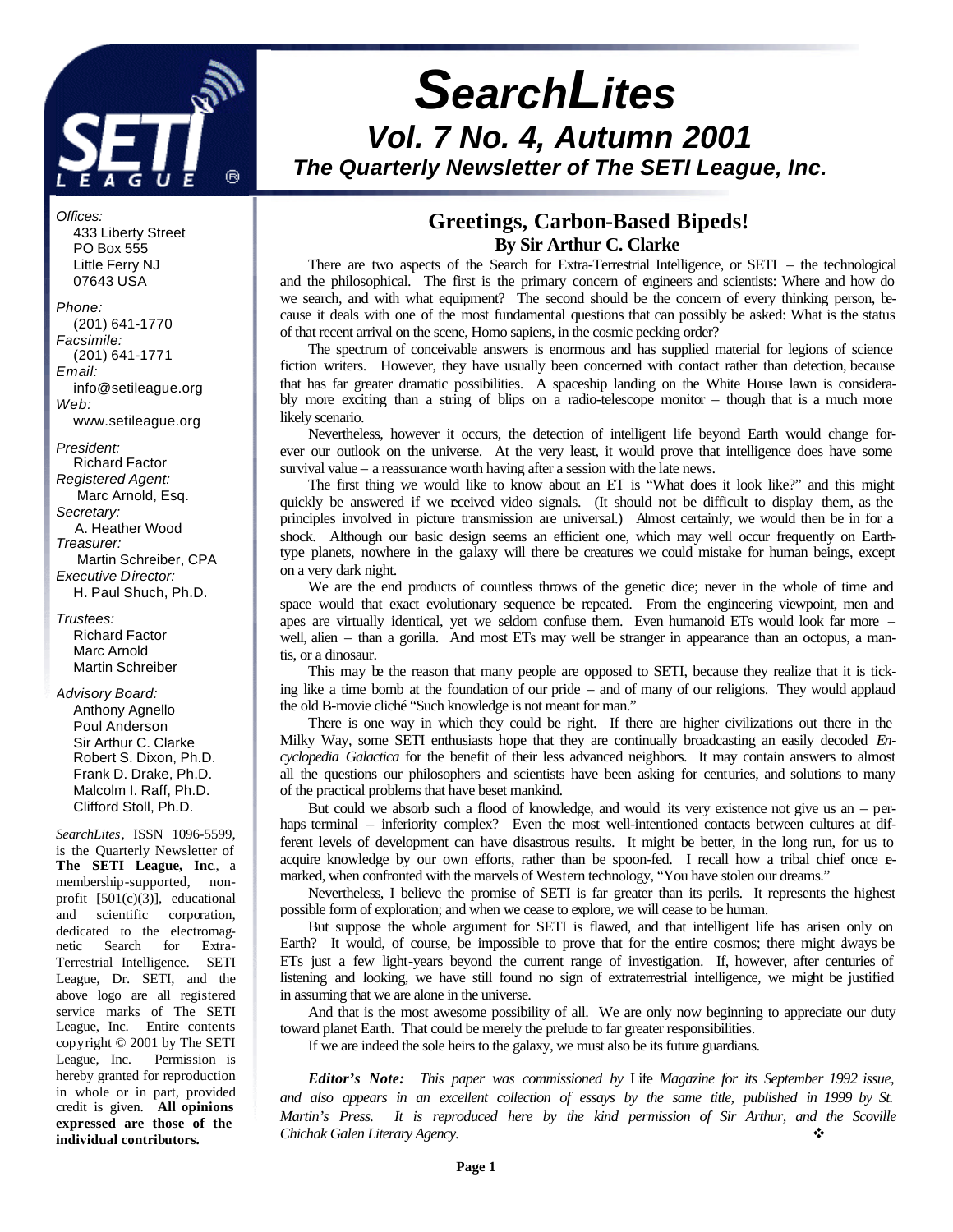#### **A Word of Thanks from our Bruno Winner**

I would like to take this opportunity to thank everyone in The SETI League for presenting me with this year's Giordano Bruno Memorial Award. No one was more surprised as I was to receive this award. At our last European Radio Astronomy Congress in Heppenheim Germany, Paul casually invited me to come to the very first SETIcon01 as a return match, so to speak, which excited me a lot. Due to very tight finances, however, I did not have much hope of coming. What I did not know is that the plan was thicker than I could imagine. Paul had spoken to my wife Geli, to get me over with certainty so as to receive my Bruno.

Last Christmas, I opened my presents under the tree and found a plane ticket to Philadelphia, which was a great surprise indeed. And so it happened that I came over to *SETIcon01*. I thought, to hold a lecture and present a slide show at the banquet. Everything went very well indeed, and I think everyone enjoyed my slide visit to some of the large Radio Telescopes in Europe. At the end, I was re-sorting my slides when the announcement was made of me being awarded this year's Bruno. I was taken totally and utterly by surprise! Paul and my wife had kept this a secret and, to be perfectly honest, I was caught on the wrong foot. Thanks, everyone; I am really honoured , as being a "strictly non-sport person," this becomes the very first trophy I have ever received. It is also the most important trophy I think I will ever receive. Thank you all for the nomination.

I realize that now, belonging to a small group of people having received the Bruno award, this will bind me to respect its ideals, and to direct my future activities in support of the future of SETI throughout Europe.

Peter Wright, DJ0BI →



**SETI League awards committee chairman David Ocame (right) presents Peter Wright, DJ0BI, with the 2001 Giordano Bruno Memorial Award, at the SETICon01 Awards Banquet at The College of New Jersey.**

# **Technical Symposium Announcement And First Call for Papers**



In accordance with Article IV, Section 1 of our duly approved Bylaws, as amended, the Trustees of The SETI League, Inc. hereby schedule our Eighth Annual Membership Meeting for 10 AM Eastern time on Sunday, April 28, 2002. The 2002 Annual Meeting will be preceded by a two-day SETI League Technical Symposium, which will run from 1 PM on Friday, April 26, through 5 PM on Saturday, April 27, 2002. Both events will be hosted by the Engineering Department of The College of New Jersey, Ewing township (Trenton area) NJ.

Our second annual SETI League Awards Banquet, complete with door prizes and a keynote speaker, is planned for Saturday night, 6 PM, at the Student Center of The College of New Jersey. The Banquet is once again being co-sponsored by the Trenton Student Chapter of the Institute of Electrical and Electronic Engineers (IEEE). Further details will be posted to our website early in 2002.

We hereby solicit Technical Symposium presentations on SETI-related hardware, software, search strategies, and philosophy. This notice serves as a first Call for Papers. Those SETI League members wishing to present a paper should email a proposed title and 100-word abstract to the Executive Director at n6tx@setileague.org, no later than 30 September 2001. Be sure to include your full name, affiliation, postal address, and email address.

A formal Proceedings will once again be published prior to the Symposium. This year, papers will be peer-reviewed by a panel of SETI League members with appropriate professional expertise. First draft manuscripts must be received no later than 30 November 2001, with acceptance notification expected by 31 December 2001. Upon final editing of accepted papers, camera-ready copy will be due no later than 28 February 2002. Due to printer's deadlines, manuscripts received after that deadline will not make it into the Proceedings. Instructions for preparation of final manuscripts may be found in The SETI League Policy Manual, and will be emailed to the authors of all accepted papers.

The fee for Technical Symposium pre-registration has been set at \$40 US for SETI League members, and \$90 US for nonmembers, if received by 31 March 2002. Registration fees will increase by \$10 after that date. One copy of the Proceedings, an evening Hospitality Suite, and refreshments are included in the registration fee. Tickets for the Saturday night Awards Banquet may be ordered in advance at \$30 US each, and additional Proceedings copies may be purchased at the door for \$20 US. All SETI League members in good standing are welcome to attend Sunday's Annual Membership Meeting, whether registered for the Symposium or not.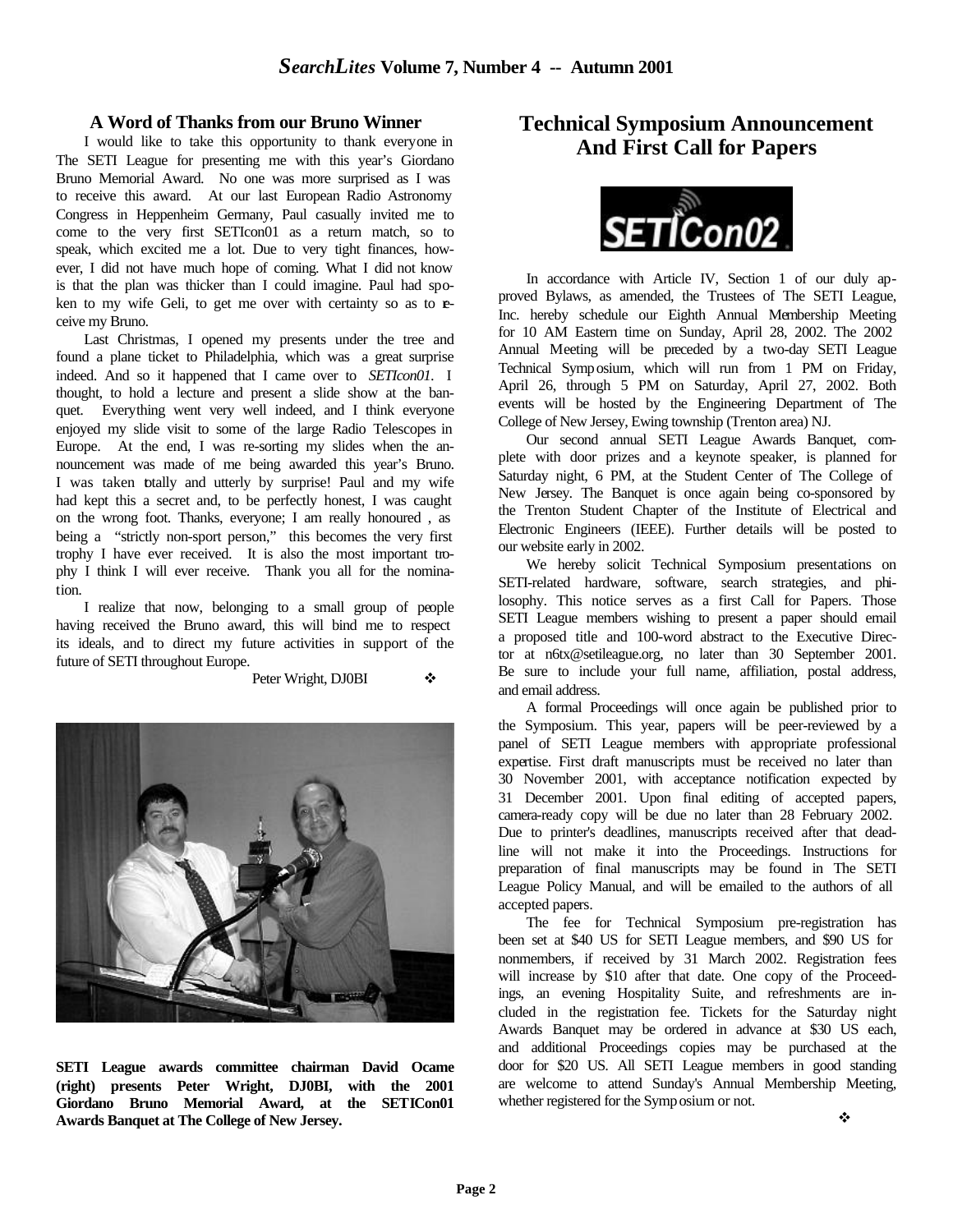# **Event Horizon**

SearchLites' readers are apprised of the following conferences and meetings at which SETI-related information will be presented. League members are invited to check our World Wide Web site (www.setileague.org) under *Event Horizon*, or email to us at info@setileague.org, to obtain further details. Members are also encouraged to send in information about upcoming events of which we may be unaware.

**August 9 - 11, 2001:** *Small Radio Telescopes Conference*, Pisgah Astronomical Research Institute, NC.

**August 30 - September 3, 2001:** *Millennium Philcon* World Science Fiction Convention, Philadelphia PA.

**September 8, 2001:** *Dr. SETI ®* is Banquet Speaker at ARRL Southwest Regional Convention, Riverside CA.

**September 27 - 30, 2001**: *Whirlpool 2001* Star Party, Birr County, Ireland.

**September 27 - 30, 2001:** *Microwave Update*, Sunnyvale CA. **October 1 - 5, 2001:** *52nd International Astronautical Congress*, Toulouse France.

**October 5 - 7, 2001:** *19th AMSAT Annual Meeting and Space Symposium*, Atlanta GA.

**October 13 - 14, 2001**: *ARRL EME Contest*, first weekend. Point your dish at the moon and tune 1296.000 to 1296.050 MHz.

**November 10 - 11, 2001**: *ARRL EME Contest*, second weekend. Point your dish at the moon and tune 1296.000 to 1296.050 MHz.

**April 21, 2002:** *Fourth Annual SETI League Ham Radio QSO Party*; 14.204, 21.306, and 28.408 MHz.

**April 26 - 28, 2002:** *SETICon02 Technical Symposium* and *Annual Membership Meeting*, Ewing (Trenton area) NJ.

**May 4 - 5, 2002:** *Trenton Computer Festival*, Edison NJ.

**May 17 - 19, 2002:** *Dayton Hamvention*, Dayton OH.

**May 18, 2002, 0700 hours:** *SETI Breakfast*, Marriott Hotel, Dayton OH.

**July 8 - 12, 2002:** *Bioastronomy '02*, Hamilton Island (Great Barrier Reef) Australia.

**August 16 - 18, 2002:** *10th International Amateur Radio Moonbounce Conference*, Prague Czech Republic.

**August 29 - September 2, 2002:** *ConJose* World Science Fiction Convention, San Jose CA.

**September, 2002 (date to be announced):** *Third European Radio Astronomy Congress*, Heppenheim Germany.

**October, 2002 (date TBA):** *Microwave Update*, Washington DC.

**April 21, 2003:** *Fifth Annual SETI League Ham Radio QSO Party*; 14.204, 21.306, and 28.408 MHz.

**April 25 - 27, 2003:** *SETICon03 Technical Symposium* and *Annual Membership Meeting* (location TBA).

**May 16 - 18, 2003:** *Dayton Hamvention*, Dayton OH.

**August 28 - September 1, 2003:** *Torcon 3* World Science Fiction Convention, Toronto ON Canada.

**October, 2003 (date TBA):** *Microwave Update*, Seattle WA.

**April 21, 2004:** *Sixth Annual SETI League Ham Radio QSO Party*; 14.204, 21.306, and 28.408 MHz.

**April 23 - 25, 2004:** *SETICon04 Technical Symposium* and *Annual Membership Meeting* (location TBA). ◆

*Book Review*

### **Life Everywhere: The Maverick Science of Astrobiology New York, Basic Books, 2001[ISBN 0465015638, 206 pages]**

**By David Darling; reviewed by Prof. Albert A. Harrison**

The parade of new books on astrobiology and SETI continues. Which of these new offerings add substantially to the pre-existing literature base? The first way a new book can contribute is by broadening and deepening the knowledge of people who are already versed in the search for life on other worlds. The second way a book can contribute is as a useful introduction for people who have little or no background in astrobiology. Although it may seem that these two goals are mutually exclusive, David Darling's remarkable new book, Life Everywhere, should appeal to both seasoned veterans and the general public. The key to this achievement is a very generous helping of fresh, up-to-date material coupled with superb organization, a conversational writing style, and the lavish use of anecdotes and examples that make potentially difficult material understandable and engaging.

Veterans will discover that Life Everywhere takes us way beyond the usual tales of finding Jupiter-sized planets and mashing up Martian meteorites. In a clear, concise, and orderly fashion this book strengthens almost every term in the Drake Equation. For example, Darling describes how, rather than narrowing the search for the origin of life, astrobiologists keep finding new ways that life may have begun. He tells us how to identify promising stars, and warns that the usual discussions of habitable zones may be unnecessarily limited. Life Everywhere unveils emerging technologies that will allow astronomers to identify Earth-like planets in other solar systems, and then monitor chemical processes that we would expect if simple forms of life evolved there. SETI League members are sure to enjoy his provocative analysis of the "Rare Earth" hypothesis, and his chance discovery of how pre-Copernican thinking may influence contemporary astronomy.

Life Everywhere is a great book for initiating friends and relatives into the mysteries of astrobiology. Do you have an aunt who gets a headache trying to think about planets or moons in orbit? Darling will ask her to visualize a dinner plate with a helping of mashed potatoes in the center and a used stick of chewing gum whizzing around the rim! Do you have an adolescent son who can't "get into" science? He may be thrilled by Darling's discussion of the formidable survival skills of life forms such as "Conan the Bacterium." Although upbeat and [at least when it comes to other worlds] definitely "pro life, " Darling is a careful scientist who explores both sides of important issues and carefully separates hypothesis from fact. His discussion of panspermia is a good example of his evenhanded treatment of controversial topics. No book accomplishes everything and, while Life Everywhere is definitely multidisciplinary, we still await discussions of how the social sciences and humanities might contribute to astrobiology.

Shortly after Life Everywhere was published there appeared a spate of negative "reviews" on the Internet. To me, these reviews said more about the anonymous authors' politics than about the qualities of Dr. Darling's new book. Some of these commentators seemed to favor creation science over evolution, and some preferred new-age thinking to scientific procedures. After 400 years, the Copernican Revolution continues, and the ability of Life Everywhere to outrage pre-Copernican thinkers is much to Dr. Darling's credit.  $\bullet$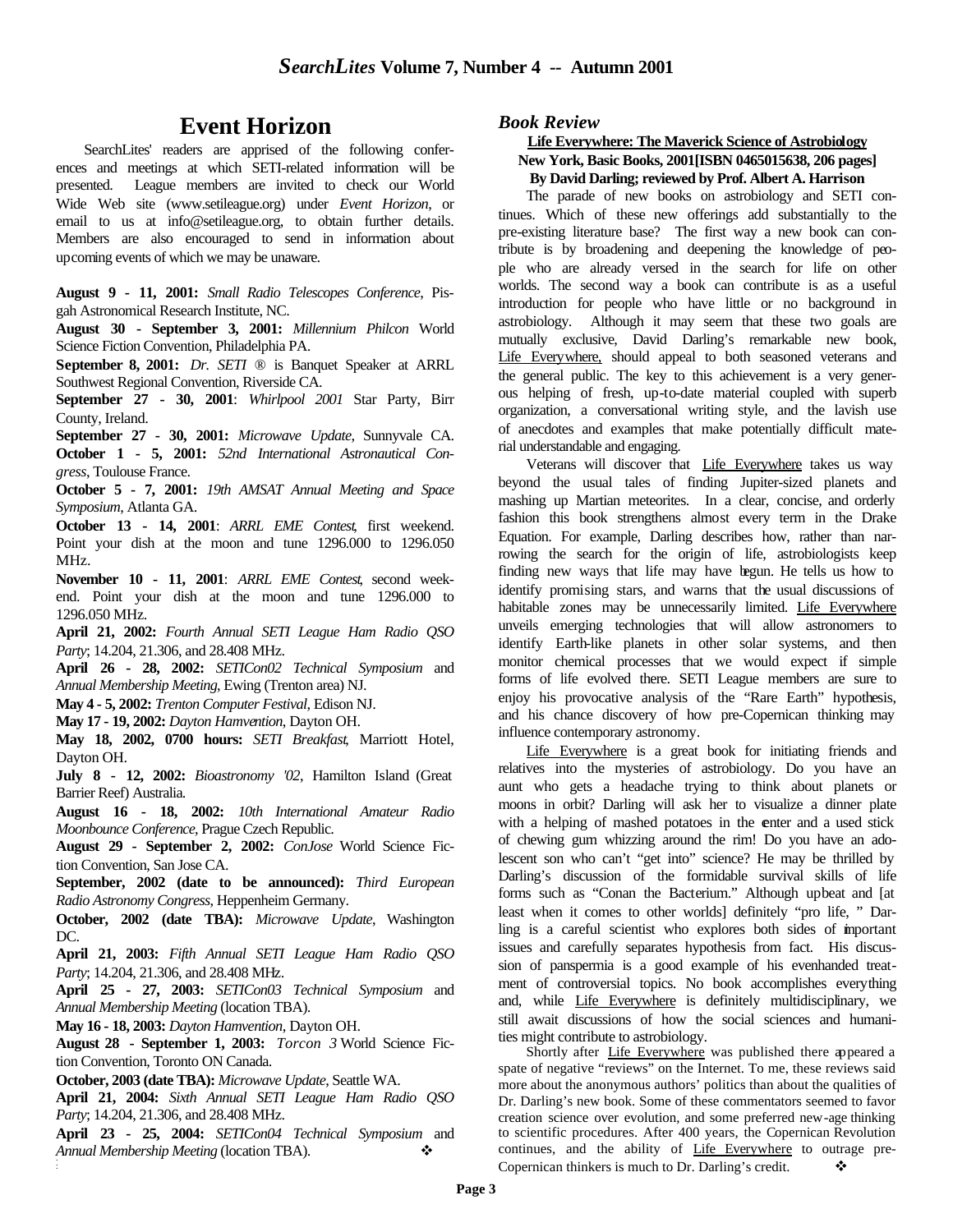### **Implications of Astrobiology for SETI by Albert A. Harrison, Ph.D. (email aaharrison@ucdavis.edu)**

Astrobiologists use telescopes, interferometers, spectrometers and other devices to discover suitable locations for life, find life's physical or chemical precursors, and identify signs of past or current biological activity. As currently practiced, astrobiology strengthens preliminary terms in the Drake Equation (stars, planets, habitability, initiation of life), for now avoiding concluding terms such as the evolution of intelligence and longevity. SETI searches bypass specific components of the Drake Equation and seek unequivocal signs of technologically advanced civilizations. By developing evidence in support of specific parts of the Drake Equation, astrobiologists bolster the rationale for SETI. This brief paper identifies other possible implications of astrobiology for SETI.

Astrobiologists are discovering large (multiples of Jupiter) planets almost faster than they can be catalogued. Within a decade, new Earth-based and space-based telescopes will go on line. NASA's planned Terrestrial Planet Finder (TPF) and Next Generation Space Telescope (NGST) are but two examples. These instruments will make it possible to image Earth-like planets in other solar systems. Subsequent generation (circa 2020) devices will enable us to identify more distant habitable planets and monitor chemical activities suggestive of simple forms of such as bacteria. Within the 21st Century, the range of these imaging devices could increase from 30 to 100 LY.

Despite various rules of thumb or "heuristics" such as exploring frequencies in the vicinity of the "cosmic water hole," a continuing difficulty confronting SETI astronomers is where they should look. Advances in astrobiology will lead to new heuristics that should help astronomers aim their telescopes in promising directions. Of course, astrobiology cannot help astronomers locate machine intelligence broadcasting from interstellar space, and many promising planets will host life that does not progress to technologically advanced civilizations. Still, astrobiology may help astronomers steer clear of really unpromising locations.

Many SETI organizations including the Planetary Society, the SETI Institute, and the SETI League are supplementing microwave observation (MSETI) with optical observation (OSETI) intended to find continuous or pulsed lasers. One rationale for adding OSETI is that Earth may be "pinged" by a civilization within 50 LY that has detected terrestrial radio activity. Perhaps a much older and more technologically advanced civilization could use advanced astrobiological procedures (including remote imaging from multiple locations) to discover life on Earth from hundreds or even thousands of LY away. If so, we may not be invisible beyond the 50 LY boundary of our radio signature. Astrobiology increases the plausibility of theories suggesting that Earth has been detected by civilizations that fall beyond the range of our radio emissions.

We discount interstellar probes (such as Pioneer and Voyager) as practical means for encountering distant cultures. One of the many reasons for this is that there are countless possible destinations, and another is the tremendous time requirement for traversing interstellar distances. Still, an ancient civiliza-

tion's discovery of life on Earth would give their scientists a promising destination and eliminate the need to dispatch fleets of probes in every imaginable direction. Because extraterrestrial civilizations are estimated to be billions of years older than our own, and because imaging extrasolar planets (like radio, lasers, and spacefaring) is a relatively early technology, extraterrestrial astrobiologists could have found our life-bearing planet well before the evolution of humans. There could have been ample time for a probe traveling at a small fraction of the speed of light to reach our solar system.

Thus, astrobiology is more than an esteemed partner conducting routine grunt work to increase our confidence that SETI will lead to a confirmed detection. Advances in astrobiology force us to rethink our search strategies and our plans for managing contact and its aftermath. Could it be that the stepby-step approach of astrobiology, rather than the direct approach of SETI, would first confirm the existence of extraterrestrial intelligence? Astrobiology's advantage over SETI is that it does not have to depend on civilizations billions of years older than our own sharing contemporary terrestrial technology. Breathe easy, SETI aficionados, NASA specifically prohibits its astrobiologists from searching for extraterrestrial intelligence!

#### **References**

- Allen Tough, Ed., *When SETI Succeeds: The Impact of High-Information Contact.* (Bellevue, Washington: Foundation for the Future, 2000)
- David Darling, *Life Everywhere: The Maverick Science of Astrobiology.* (New York: Basic Books, 2001) [reviewed elsewhere in this issue -- *ed.]*
- Brian McConnell, *Beyond Contact*. (Santa Rosa, CA: Charles O'Reilly and Associates, 2001)  $\bullet$

### **Bruno Nomination Deadline Nears**

Nominations for the 2002 Giordano Bruno Memorial Award, The SETI League's highest honor, are due at Headquarters by 31 December, 2001. Named in memory of the Italian monk burned at the stake in 1600 for postulating a multiplicity of inhabited worlds, the Brunos are awarded for significant technical contributions to the art and science of SETI. Neither nominator nor nominee need be SETI League members, although a written nomination, citing the contributions of the nominee, is required.

The 2002 Bruno Award winner will be announced at our Second Annual Awards Banquet, to be held at the College of New Jersey on Saturday evening, 28 April 2002. Past Bruno recipients include:

**1996** - Dr. D. Kent Cullers, WA6TWX

**1997** - Daniel Boyd Fox, KF9ET

**1998** - Ken Chattenton, G4KIR; Trevor Unsworth, G0ECP

**1999** - Noel Cedric Welstead, VK4AYW

**2000** - Dr. Stuart Kingsley

**2001** - Peter Wright, DJ0BI

Please email your 2002 Bruno award nominations now to bruno@setileague.org, fax them to 1 (201) 641-1771, or mail them to The SETI League's New Jersey office.  $\bullet\bullet$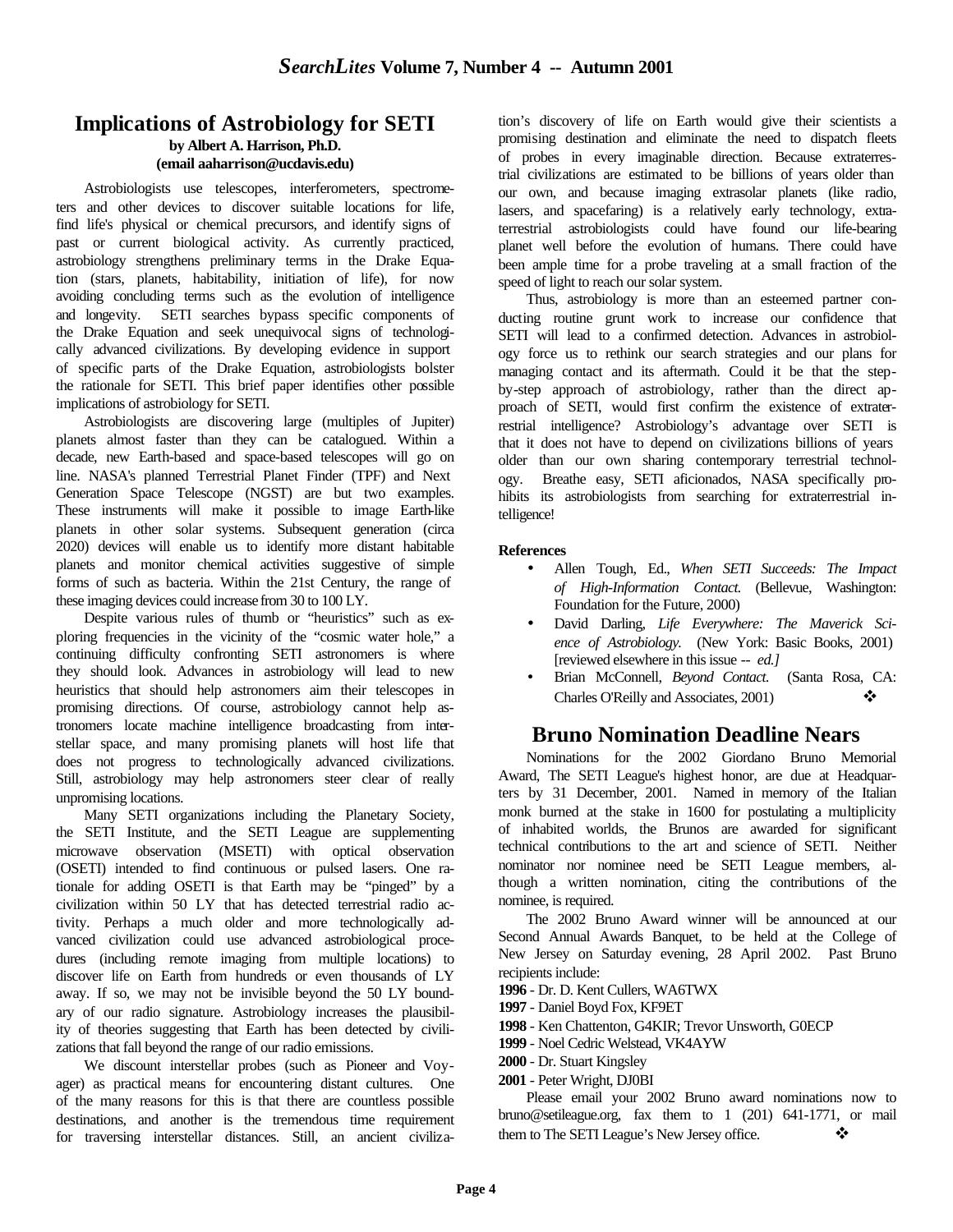### **SETI Innovations By Dr. Allen Tough, University of Toronto (email: allentough@aol.com)**

#### *from Proceedings of SETICon01*

Innovations can bring fresh vigor and excitement to a scientific field. Three innovations in particular have rejuvenated the SETI field during the past few years. These three innovations are (1) The SETI League, (2) optical SETI, and (3) the web-based Invitation to ETI.

#### **THE NEED FOR INNOVATIONS**

Innovation in the SETI field is highly appropriate for four major reasons.

First, the history of scientific discoveries teaches us the value of widening the array of approaches and research methods. It is quite common for a breakthrough to result from a new, fresh, unorthodox strategy or research method. Forty years of radio SETI have not produced any confirmed evidence of extraterrestrial intelligence (ETI). Clearly, we need to expand the array of search strategies.

Second, the SETI field is trying to detect something that is totally unknown and presumably deeply alien. We do not even know whether we are searching for biological intelligence based on flesh-and-blood brains, artificial machine intelligence, or some advanced integration of the two. We have no certainty about the origins, history, thought patterns, emotions, ethics, core values, purposes, technological capacities, or other major characteristics of extraterrestrial intelligence. It is likely that ETI will turn out to be surprisingly different from what we  $\alpha$ pect--deeply alien, puzzling, unlike anything we have ever encountered before. It has, after all, likely advanced to a level of knowledge and technology that is thousands or millions of years beyond our current human level. Because we are facing such a profound unknown, an attitude of humility and scientific open-mindedness seems appropriate. The pursuit of a somewhat diverse array of search strategies seems wiser than keeping our approach too narrow.

Third, more than one extraterrestrial civilization is likely available to be detected. It is all too easy to think only about the first detection, ignoring the likelihood of multiple detections over time. The early years of a new millennium provide a good opportunity to look ahead at the likely pattern of detections over the next thousand years. If several civilizations have arisen in our galaxy, as most SETI scientists hypothesize, then we may detect several forms of ETI during the next millennium. For example, we may detect an artificial radio signal, an encyclopedic laser message, a large spacecraft parked in the asteroid belt, and a tiny probe near the Earth's surface.

Fourth, widening the assumptions and strategies of the SETI field may reinvigorate the people, conferences, and writing in the field. Fresh ideas and bold conceptualization, some attention to long-term visions, a vigorous worldwide grassroots organization such as The SETI League, and a wider variety in conference papers can retain the field's intellectual excitement and avoid a feeling of boredom, fatigue, and disappointment.

All in all, a reasonably wide array of organizations, projects, and search strategies seems most likely to lead to success.

The phenomenon we are trying to detect is so unknown, so old, so advanced, that we cannot be sure which of our strategies is most likely to succeed. In order to enhance our chances of detecting extraterrestrial intelligence, we should proceed vigorously with all of today's approaches while also being alert to tomorrow's useful innovations.

#### **THE SETI LEAGUE**

It is quite possible that some other civilization is broadcasting a radio beacon or message in our direction. Radio telescopes are used to search for these artificial signals, and also to detect any inadvertent leakage from communications or radar. The traditional strategy for 40 years, radio SETI is still going strong. Its radio telescope icon is still the most common symbol for the entire SETI field.

One of the most exciting SETI innovations during the 1990s was the creation of The SETI League. Thanks largely to the leadership of Richard Factor and Paul Shuch, this grassroots organization zoomed from zero to a major force within just a few years. It is now one of the major players on the worldwide SETI stage. It provides a congenial and unique "home" for many SETI people around the world, for their ideas, and for their SETI projects. It maintains a richly informative website at www.setileague.org. Many of us eager for new ideas in the SETI field look for them in The SETI League's newsletters, in its Web guest editorials, and in other pages on its extensive website. Its members come from many parts of the world. One hundred of its members have built a backyard dish to participate in the search for artificial radio signals.

The organization's continuing vibrancy and growth for the next five years, on a reasonably solid financial foundation, is very important to all of us. To ensure this future for The SETI League, several of us are enthusiastically working to create a good plan through its long-range planning committee.

#### **OPTICAL SETI**

Optical and radio SETI are similar in that each uses telescopes to search for artificial signals from many light-years away. Instead of searching within the radio spectrum, however, optical SETI tries to detect pulsed lasers, infrared messages, or other artificial optical signals from many light-years away. A highly advanced civilization may well choose rapid laser pulses for its interstellar communications because of their advantages, such as the amount of information that can be packed into laser messages.

The idea of optical SETI has been around for many years, kept alive largely by Stuart Kingsley's efforts. Charles Townes promoted the idea 40 years ago. More recently, Townes promoted optical SETI during the SETI Institute's exercise of looking at potential science and technology over the next 20 years. In 1998, as a result, several new optical SETI projects were inaugurated. These projects have brought a new vigor to the SETI field. In January 2001, the third optical SETI conference (the first since these new projects began) was marked by much more intellectual excitement and much more eagerness to explore fresh ideas than occurs at many SETI conferences.

At this optical SETI conference in January 2001, Dr. H. Paul Shuch made an exciting presentation on the possibility of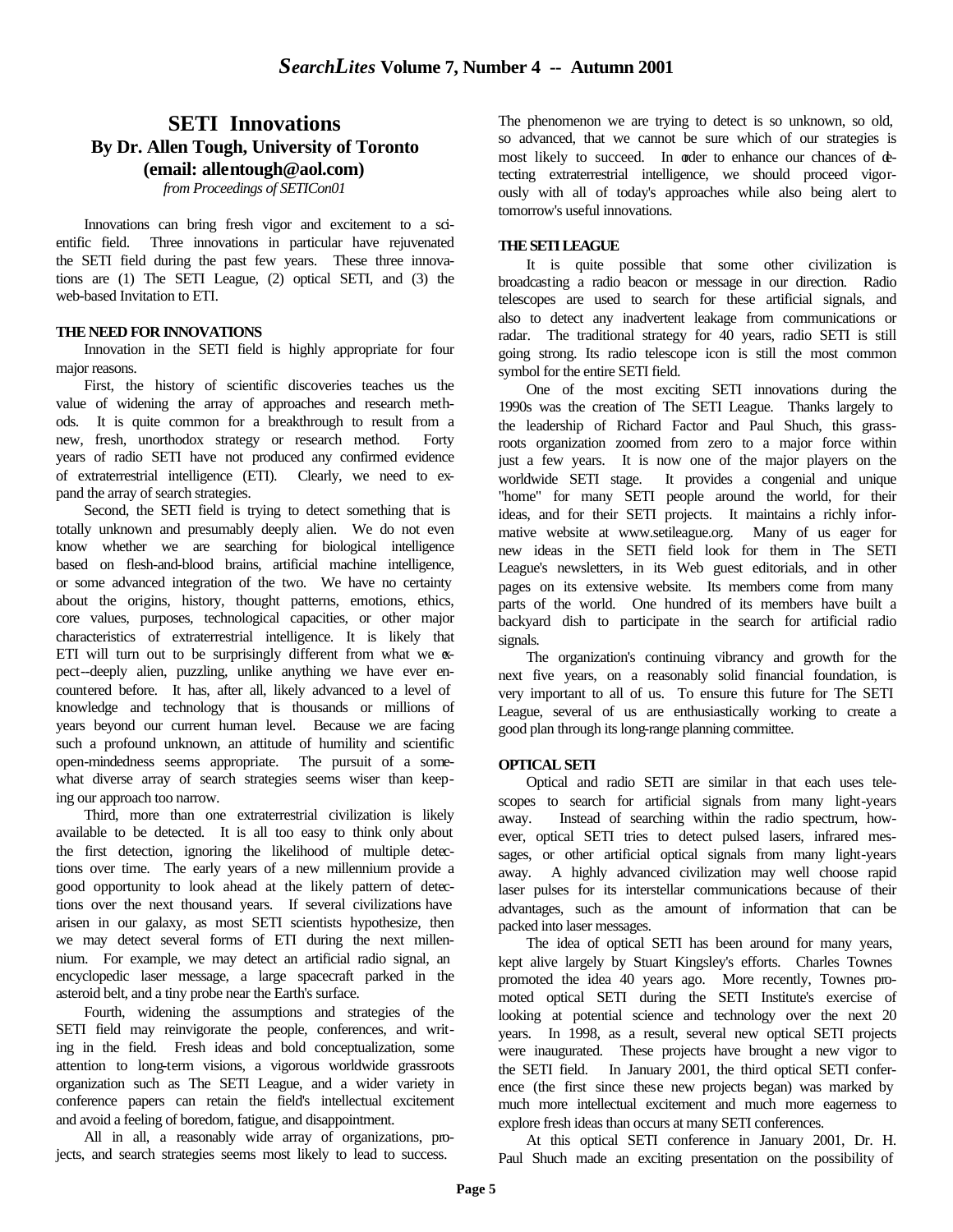SETI League members pursuing optical SETI. This might signal the beginning of an important new approach within The SETI League. Both radio SETI and optical SETI could be highly valuable for finding artificial signals from intelligence in some other part of our galaxy.

#### **THE INVITATION TO ETI**

Before we can understand the third major SETI innovation, it is important to understand the likely nature of ETI. SETI is the search for extraterrestrial intelligence, but what are the major characteristics of this phenomenon that we are trying to detect?

Although we know almost nothing about the nature of extraterrestrial intelligence, we do know that it is likely very old and extraordinarily advanced. Because our sun is a relatively young star, civilizations that have arisen around other stars are likely much older than ours. Our technology is very young, largely developed in just the past century or two: any alien technology that we detect will likely be thousands or even millions of years beyond our adolescent technology.

If alien civilizations are thousands of years ahead of us, then they are quite capable of sending intelligent probes to explore other planetary systems. Each probe could be smarter and more knowledgeable than any human being, yet possibly be smaller than a basketball or baseball. Even humankind's adolescent technology will likely become capable of launching interstellar probes within 200 years, much sooner if NASA's current plans are successfully implemented. So, any civilization thousands of years beyond us presumably developed an interstellar capacity long ago.

If there are other civilizations (or other forms of advanced intelligence) in our galaxy, it certainly seems possible that some of them have sent intelligent probes to other stars in order to monitor or contact any civilizations that have arisen. Just as we send probes to explore our cosmic neighbourhood, other civilizations will do the same. It would be hard to believe that all mature civilizations lack the motivation and capacity to monitor other planets and societies in some detail, especially since nanotechnology may enable probes to be self-replicating as they spread through the galaxy. Self-replicating probes could spread far and wide by pausing occasionally to manufacture additional probes.

Scientists and engineers now discuss the possibility of faster-than-light communications and travel more seriously than in previous years. Perhaps advanced civilizations learn how to accomplish this. But speeds faster than light are not necessary for travel between the stars. For a patient selfrepairing machine, one-half or one-tenth the speed of light is sufficient.

If a few civilizations in our galaxy began sending intelligent probes to monitor various planetary systems thousands of years ago, then an intelligent alien probe could well have reached our solar system by now. Regardless of our emotional reactions to the situation, it is quite possible that at least one alien probe is currently monitoring our civilization. It makes good sense, therefore, to try to detect such an object.

Such efforts might be called "solar system SETI" to distinguish them from searches for signals that come from a distance of several light-years. Over the past three years, The SETI

League newsletter and email discussion lists have contained lively discussions of how such efforts might proceed.

If a probe is highly intelligent, it is likely monitoring our telecommunications, including the World Wide Web, in order to learn about our civilization. We do not know exactly how it does this, of course, but the idea seems reasonable when we consider that our own national security agencies already monitor fax and email messages around the world. Much of this electronic traffic can be intercepted as it travels between the ground and a satellite, or between two microwave relay towers. Just imagine what the National Security Agency's technology will be able to do 100,000 years from now!

Once we realize that ETI is likely monitoring our telecommunications, a fresh strategy for contact comes to mind. Instead of "detecting" ETI, we can shift our focus to inviting contact. We can issue a warm welcome to ETI, along with an invitation to establish a dialogue with humankind.

The World Wide Web is an excellent place for such an invitation, since ETI can readily find it during its routine monitoring. Presumably a technology that is thousands of years beyond ours will have little difficulty learning our languages and surfing the Web as competently as we do. If it uses the major search engines to find web pages on extraterrestrial intelligence, alien intelligence, alien probe, or invitation to ETI, for instance, it will find any invitations that exist on the Web.

The major current project using this strategy is the Invitation to ETI issued by a group of 80 scientists, artists, and graduate students. Most of them are active in the SETI field, the field of futures studies, or the annual CONTACT conference. Several of them are SETI League members. Since October 1998, their warm welcome to ETI and their invitation to engage in dialogue with humankind has been at http://members.aol.com/WelcomeETI.

They hope that their ongoing interest in ETI, their vision of a worldwide scientific and educational dialogue between ETI and humankind, and their thoughtful preparations for contact will elicit a positive response from ETI. Perhaps they can be useful to any extraterrestrial intelligence whose mission is to deeply understand human culture, establish contact, help and educate humanity, or link us to some galactic network. If it is successful, the Invitation to ETI could lead to a particularly exciting wealth of knowledge from a rapid back-and-forth scientific dialogue with ETI, unhampered by the language difficulties and slow response time of radio or optical SETI.

This project relies on insights into the likely goals and behavior of ETI, and it focuses on relationship and dialogue rather than physical detection. Consequently, it is primarily a social science strategy rather than a methodology within the physical sciences. The Invitation to ETI could actually succeed and flourish without ever establishing the physical location of ETI. At the same time, it is worth noting that this project depends on an extraordinary physical infrastructure - the World Wide Web. The project itself is small-scale and reasonably inexpensive, but it relies on the technological sophistication of the largest and most expensive computer network in human history.

The Invitation to ETI project has received about 30 responses so far, but most seemed to be delusional, juvenile, or a prank. No respondent continued to communicate for very long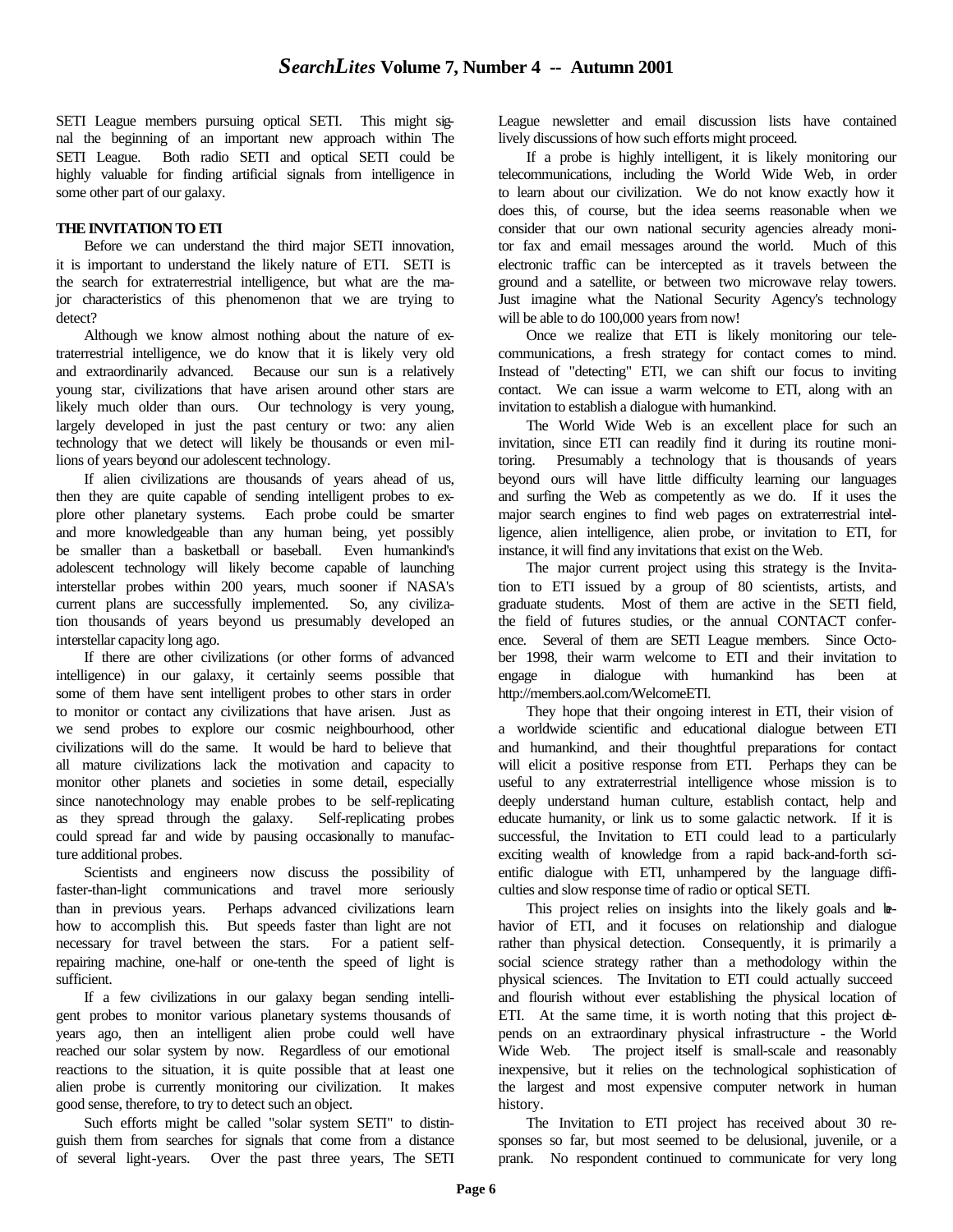after I (as coordinator of the project) politely asked for evidence of authenticity that would convince scientists. If any respondent succeeds in passing our initial screening, then an independent team (skeptics, scientists, magicians, computer hackers) will request and assess further evidence. A detailed sequence of rigorous procedures (the project's "protocol") are spelled out in section 8.3 of my paper at this URL:

http://members.aol.com/AllenTough/8.html.

Over the next decade or two, it would be ideal for humankind to issue a variety of invitations to ETI from a range of groups and organizations. Perhaps The SETI League, for instance, will someday issue its own invitation.

#### **ANOTHER POTENTIAL INNOVATION**

Let's conclude by exploring another potential innovation one that could be very useful but has not happened yet. This potential innovation is the introduction of unassailable research designs into the UFO field.

Many researchers in the UFO field see themselves as similar to SETI researchers: they, too, are trying to find scientific evidence of the existence of extraterrestrial intelligence. Indeed, in a sense they have a great deal of data. The problem is that most mainstream scientists do not accept the validity of the UFO and abductions data. At present, many scientists assess UFO research as faulty science or even pseudo-science.

Unassailable research designs could help to overcome this problem and thus bridge the gap between the fields. Innovative, rigorous, clear-cut designs that incorporate strict safeguards could produce irrefutable data. To stimulate thought on this matter, here are five hypothetical examples of the sorts of data that would merit serious consideration by mainstream science.

**Example #1.** For our first hypothetical example, let us imagine that someone has an artifact claimed to be of extraterrestrial origin. Perhaps the artifact is claimed to be a spacecraft parts or an implant removed from an abductee. The artifact is analyzed independently by four laboratories of impeccable integrity. All four labs state unequivocally that the artifact could not have been manufactured by humans or nature, and must be of extraterrestrial origin.

**Example #2.** An autonomous scanning platform with a wide range of carefully calibrated equipment has supplied data about an object that flew overhead three or four times. The data indicate a speed and maneuverability far beyond the capacity of any human craft, even cutting-edge military craft.

**Example #3.** Nonstop webcams, monitored at an independent location, are focused on the beds of 40 people who often report an abduction experience during the night. In three cases, the camera has recorded the instant and inexplicable disappearance of the person, and their equally inexplicable reappearance in bed an hour or two later. The following morning, in each case, the person reports being abducted the previous night.

If someone claims to be in frequent contact with ETI, or if someone claiming to be ETI is in direct contact with a researcher, two additional examples arise. In either case, I simply use the word "claimant" in order to avoid awkward sentences.

**Example #4.** We negotiate that a particular claimant will provide a list of 20 "miracles on demand" that it is willing to perform. These "miracles" will be easy for an intelligence that has nanotechnology and super-smart robots at its command, but far beyond anything that today's human society can accomplish. A panel of scientists, magicians, and skeptics chooses five from the list, and is subsequently satisfied that all five have been performed successfully - along with two others initiated by the panel.

**Example #5.** We negotiate that another claimant will provide us with scientific breakthroughs, far beyond today's human science, from five fields. Experts in all five fields confirm these breakthroughs and state that they could have come only from a science that has advanced far beyond ours.

So far, none of these five hypothetical examples has actually occurred. Rather, the five examples are presented to stimulate fresh thinking about unassailable research designs for studying UFOs and abductions. I hope that the leading UFO scientists, in consultation with other scientists who are disinterested or even skeptical, will soon design creative but unassailable research projects. Ideally, the UFO researchers and a small group of skeptics should agree on the design before the project begins: all parties should then agree to accept the data, even if it conflicts with their cherished beliefs.

#### **A FINAL THOUGHT**

Let us reflect for a moment on just how inspiring, awesome, and transcendent our SETI enterprise is. After all, we are trying to tap into the wisdom, knowledge, and understanding of a deeply alien intelligence that is thousands or millions of years beyond us.

In the SETI field we sometimes get wrapped up in technical details, internal politics, public relations, strategic maneuvering, funding, equipment, data processing, Rare Earth cosmology versus abundant intelligence cosmology, the ultraconservative traditionalists versus the bold innovative explorers. But SETI is a much more profound quest than this.

Ultimately, as a result of the SETI field's heroic efforts, humanity may achieve a dialogue with some extraordinarily advanced intelligence - a dialogue about cosmology, philosophy, science, theology, music, art, and the purpose of life. We might learn about the fascinating diversity of life and intelligence throughout the universe - and we might learn about the meaning of it all!